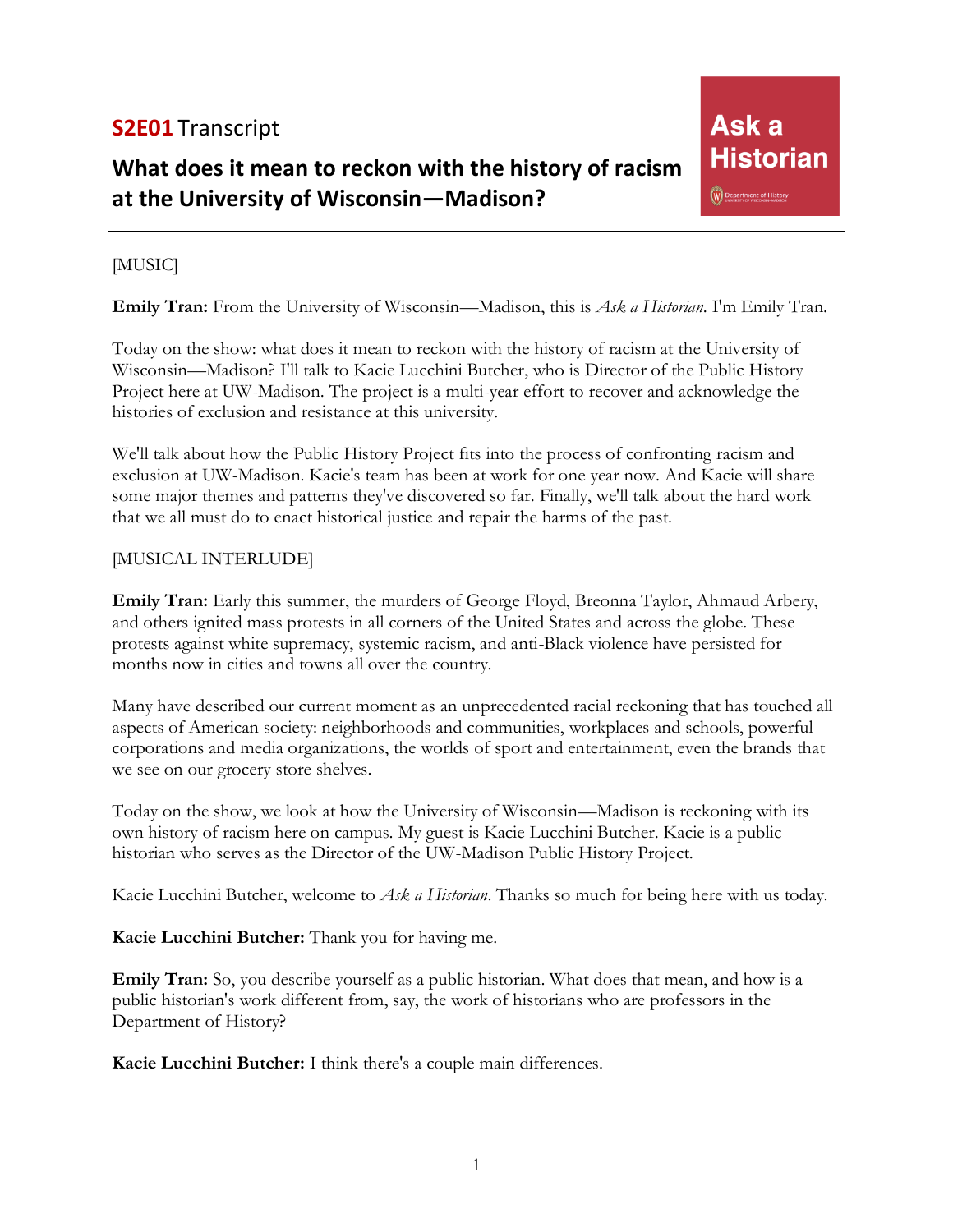One of the most obvious is audience. When you look at professors and academics, their audience is normally for the field. It's not always for the field, but they're trying to contribute to, like, this great canon of history, right? And often they're speaking in the language that speaks to other scholars. For the audience for public historians, it's the public. And so, the audience shapes what we do.

We're always looking at what audiences this project for, and how is that going to shape the research that we do? And how is it going to shape the format of what we put out? So, academics will often work with pretty traditional academic formats, like books, journal articles. Public history really runs the gamut. It can be exhibits, documentaries, podcasts, art, spoken word, anything that gets this history out to the public in a way that's engaging.

Another core difference is collaboration. So, academics, it's a pretty solitary art form, right? You *can* work with other people, but it's not usually what happens. For public historians, we're collaborators. So, we work with lots of people. So, in this project that I work on, we have many different stakeholders. So, we have the campus community, and that's broad, right? We're talking students, faculty, staff, alumni, administrators. But then we also have this larger Madison community, because so much of Madison has some kind of connection to UW-Madison. And so, in the public history process, collaboration is kind of the center. So, all of these stakeholders, all these collaborators have a spot at the table, and they help us shape and control the projects. And you don't see that happening often in academic work.

The other thing I would say is that public history is a reflective practice. So, in academic work, you know, often people will reflect on their work and say, 'Hmm, you know, I wish if I would have had this source, I would have written it differently.' Or, you know, 'Now that more time has passed, I think I would add this.' And so, they reflect on their personal work.

But public historians reflect on our practice and what we've accomplished, and then we change what we do in the future. So, for example, a previous project that I worked on—the "Owning Up: Racism and Housing in Minneapolis" exhibit—looked at the history of racial housing segregation in Minneapolis. There are many things I would love to change about, like, the exhibit text, or about the conclusions, right, because we found more sources or more photos.

But we go beyond that in the practice. So, I'm also reflective about some of the ways that we engaged community, we didn't do in-depth enough at the time, we hadn't made the right connections. So now I book more time into my process to make sure that we're really engaging the audience very broadly and making sure that we're not going missing any stakeholders.

Or, in the exhibit, we didn't have any policy proposals, right? We just kind of laid out the history and said, 'Hey, here's the history of racial housing discrimination.' And many people said, 'Well, what do we do about it?' And so, in reflection, I would have brought in people who maybe wouldn't naturally be considered stakeholders, right? But policymakers are definitely stakeholders when we talk about racial housing segregation. But at the time, I viewed our stakeholders too limited, right? I looked at it as just community members affected, you know, people in the neighborhoods that we were researching, people who were victims of discrimination, and not this wider, broader lens of who's connected to this history.

So, I would say the audience, the emphasis on collaboration, and then this kind of reflection at the end are some things that really set public history apart from academic history.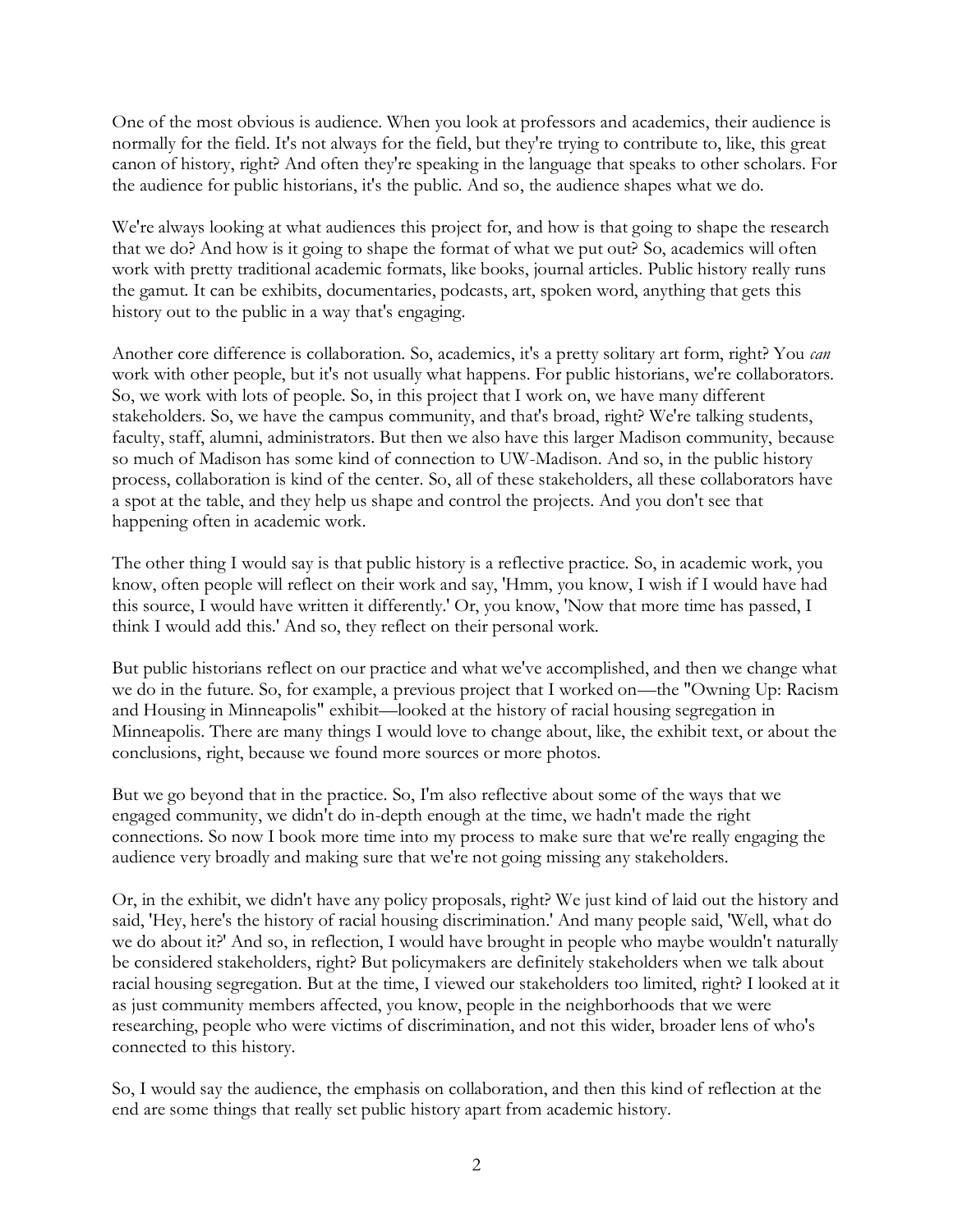**Emily Tran:** So, you came to UW-Madison to work on the Public History Project. Can you briefly describe what the Public History Project is, and then how it came to be?

**Kacie Lucchini Butcher:** So, yeah. The Public History came out of a 2018 report that was requested by the Chancellor about the history of two groups on campus, two student organizations that were named for the Ku Klux Klan. And the Chancellor requested this report after Charlottesville, and after the #TheRealUW protests at UW-Madison. And she wanted people to understand the history of this specific group, and maybe what that could tell us about the history of racism at UW.

So, the report came out in 2018. And it details these two Klan groups on campus. And while there's lots of details about these two groups, one of the kind of broad conclusions was: while it's great to have this information, it's not enough, right? These two groups weren't the only racist groups on campus, they weren't the only people participating in discrimination. And so, they kind of shifted and said, 'What if we did this public history project that really got us to look at discrimination more broadly on campus?' And that's how I'm here. That was the seed that grew into this project.

So, the Public History Project is a multi-year effort to uncover and give voice to histories of discrimination and resistance at UW. So, we look at the history of racism and discrimination broadly. So, we're looking at 150 years of history. We're looking at all social and ethnic identities. We're looking at LGBT people, disabled people, because we want to understand what discrimination looks like in different phases at the University, in different time periods, to really get this idea of how widespread is it? What's the scale? And once we know that, what are we going to do about it?

**Emily Tran:** So, I've noticed that in a lot of the Public History Project documents and in the description that you just gave, the Public History Project is often described as an effort to uncover "histories of discrimination and resistance on campus." Discrimination and resistance. And if we look at that call to action in the initial KKK Report that led to the creation of the Public History Project, it reads, "What we propose a project to recover the voices of campus community members, in the era of the Klan and since, who struggled and endured in a climate of hostility and who sought to change it."

Why is it important for the Public History Project to uncover not just the history of exclusion at UW-Madison, but also the history of those who pressed hard against hostility and discrimination?

**Kacie Lucchini Butcher:** I think generally, just as, like, a historical practice, we always want more information, right? Like, we're always trying to figure out: what did multiple people think of this historical moment or this historical incident?

But for our project, I think it's important for a couple of reasons. To only focus on the history of discrimination paints this one-sided kind of story that people of color, or you know, disabled people, or queer people are the victims, and that they passively took what they were given without pushing back, without resisting, without fighting these systems. And it's just not an accurate story. So, there's that.

But I also think it paints this kind of narrative that people just passively take what they're given, and that they never push back. And that's just not the case.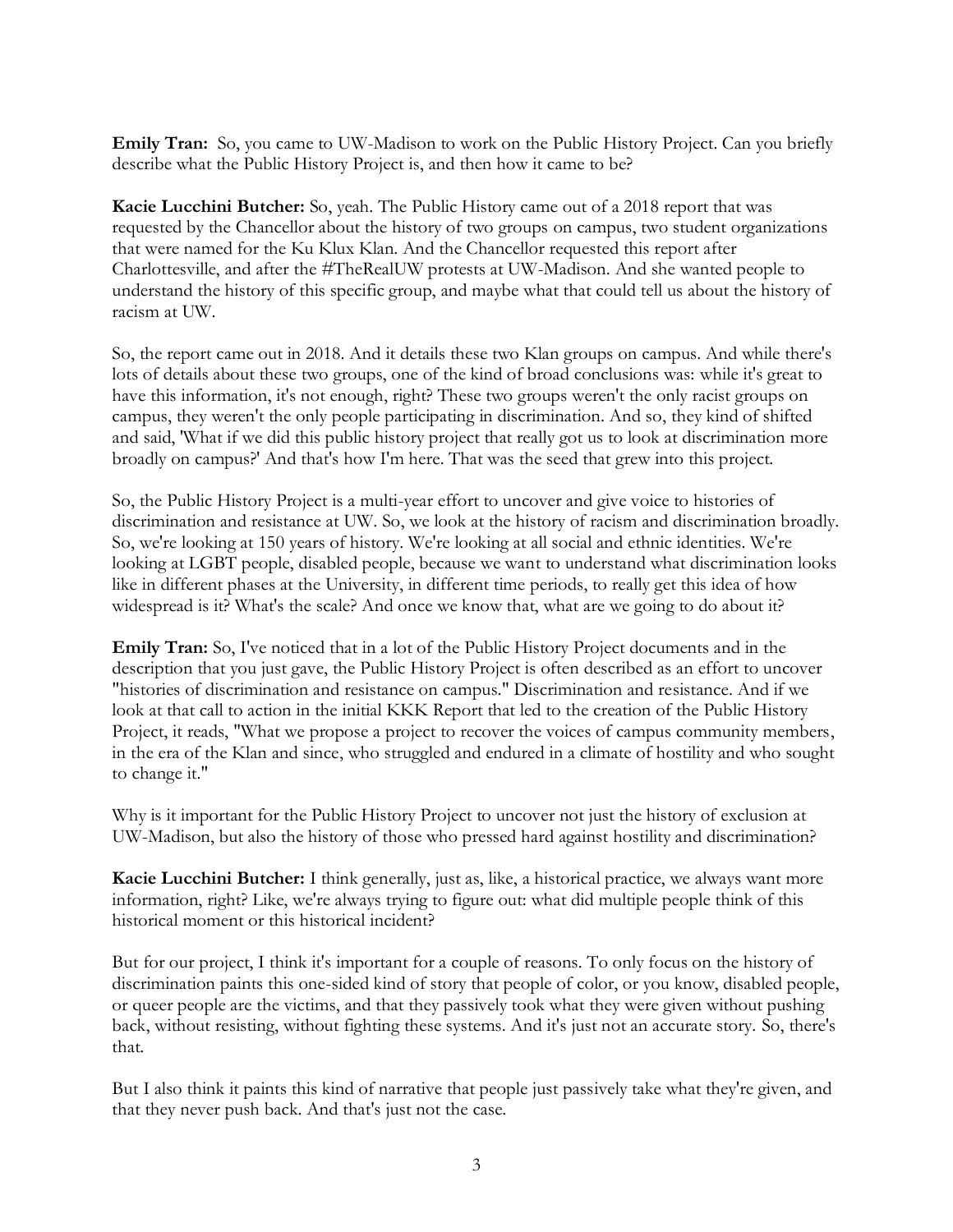And so, at UW-Madison, what you see is that people rarely just took it and took this discrimination and let it happen to them. People were always organizing, whether that's organizing through administrative channels and trying to get policy changes, or whether that's trying to get culture change, right, trying to get other undergraduate students to realize, 'Hey, you all are creating an atmosphere that makes me feel unsafe or unwelcome.' And so, I think it's important to show that this isn't just this one-sided kind of narrative of people who are just always the victims, but who aren't also organizing to push back.

And I think for UW, it also shows more voice to the people who are the victims. We struggle with that in the project. And we struggle to find archival materials that really give the perspective of those who are the victims of discrimination. And focusing on resistance allows us to do that because normally at the center of these resistance movements, we actually get to hear the voices of those who organized and see kind of not only how they were organizing but what their thought process was about how they were going to get change.

**Emily Tran:** I want to talk about now the Public History Project sort of in broader context. So, in recent years, several universities have commissioned reports to unearth the history of racism and white supremacy at their institution. Brown, I think, set this all off. They appointed a committee in 2003. Georgetown has been in the news more recently for its efforts. How does this project at UW-Madison fit into this context of institutions of higher education examining their own histories of racism?

**Kacie Lucchini Butcher:** Our project clearly fits into those, and it's also different. So the projects at Brown and Georgetown, I think, started the movement of institutions realizing that they have been complicit in these histories, and that the actions not only of their administration, of their students, of their staff, but of everything as a structure also contributes to these systems of inequality and to oppression. And so, it's this kind of reflective practice of making sure you're also looking inward, right? And I think they started this trend. And so, we are clearly in that context of institutions doing history work that looks at their own institution and looks internally.

Our project is a little different from theirs only because UW-Madison doesn't have a direct history of slavery. So, in some of the projects, like at Brown and Georgetown, there's an emphasis on finding descendants on figuring out, you know, how many enslaved people were sold and figuring out who their descendants are, and then talking about reparations, right? So, for many of these universities, the only reason that they exist today is because they sold other human beings. And so, the weight of that requires reparations, and it's a really serious conversation about how they're going to make amends for what they've done.

At UW-Madison, we don't have that direct history of slavery. And so, our mission is a little different. It's also a challenge for us. We can't necessarily look to Georgetown and to Brown and say, 'Oh, well, that's the path we should take,' because our histories are different, our investments are different. And so, it's kind of exciting because we get to forge a new path here, we get to try something different. And it's also a challenge, because, you know, we would like to look to others for inspiration. And there's just not many public universities doing this institutional history work and putting out products yet. A lot of universities that are like UW-Madison are just in the beginning of starting this work. So, we're kind of forging a new path at this point.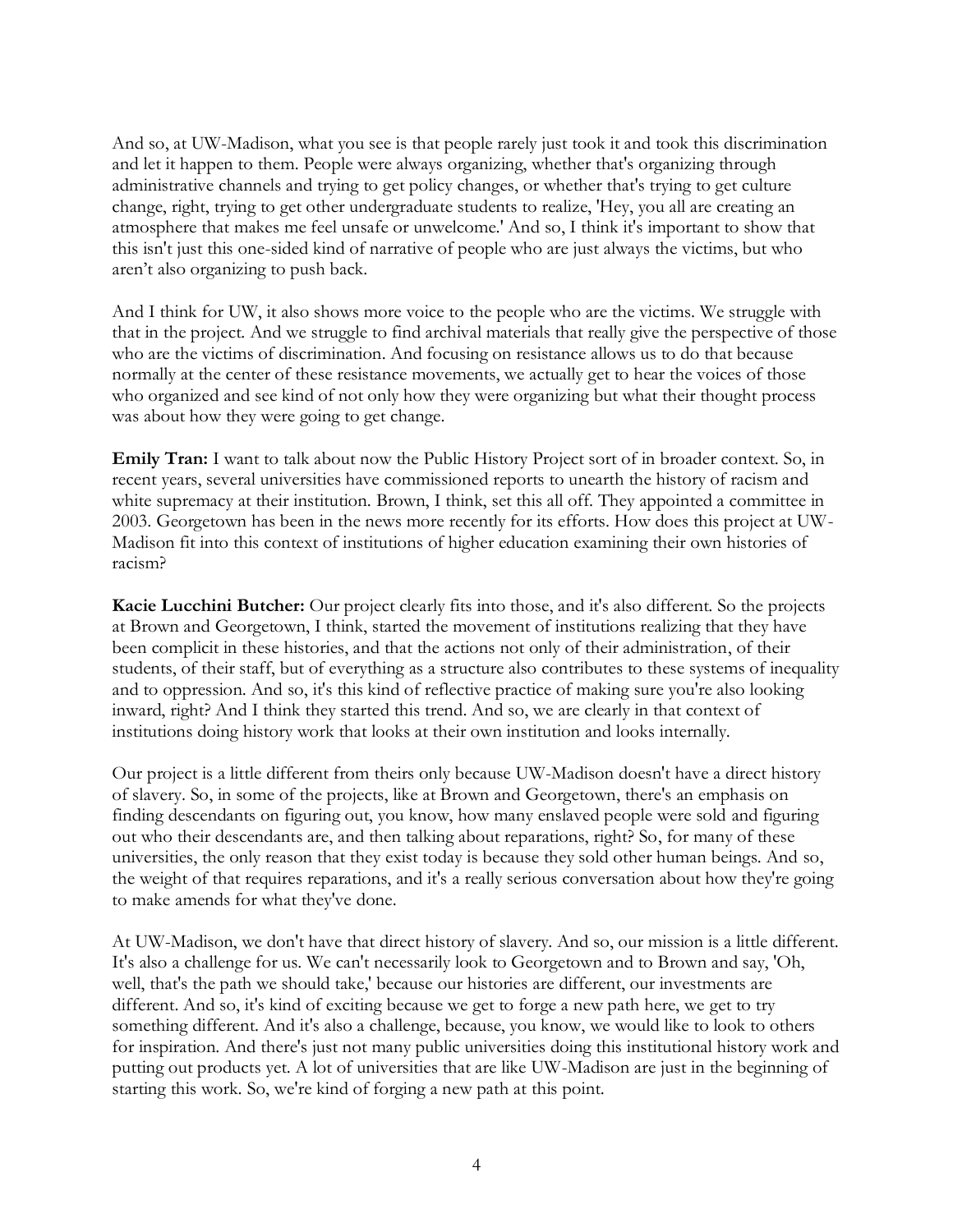**Emily Tran**: So, I can imagine that in your time here at UW working on the Public History Project, you've probably received quite a bit of pushback. Maybe some defensiveness on the part of those who think that we need not dwell on the past, that unearthing this history is about making white people feel guilty. And I imagine there are those, especially students and alumni of color who experienced exclusion and pain during their time at UW, they might think that the project is too closely tied to an institution that they already distrust. How do you respond to these critiques?

**Kacie Lucchini Butcher:** Work like this as inherently political and so there's always going to be lots of questions about how we're doing the work and who we're engaging, and what our final products are. And so, we're always kind of answering some of these questions.

So, on the defensive side, you know, what I try and tell people is that understanding our history more fully, more broadly, is never a bad thing. And also, that we are allowed to critique the things that we love. And that critiquing the things that we love in an effort to make them better is part of the process of loving and caring for them. So, just because we find a lot of bad history at UW doesn't mean that we hate the institution or that it changes the way that we feel about it. It's more about, what do we do once we know, right? How can we use our history to make UW a better place, a more equitable place, a more just place?

And for some people, I think that that's hard. You know, we have—as many people, I'm a Wisconsinite, I love the Badgers—we have this attachment to this university. And we think about its greatness, right? We think about all of these things that have made it wonderful, whether that's academics, whether that's athletics. And so, when you challenge those things, it's going to make people uneasy. But what I try and do is adjust the framing. Just because we're finding these histories, just because we're having these tough conversations doesn't take away from that love that we feel. If anything, it creates a better institution in the end. And so, it's a worthwhile conversation to have.

On the other side, we get this issue a lot. We as a public history project, and myself as an employee of UW-Madison, we represent this institution. And to be frank, the institution has harmed people. And so, a lot of people sit with this generational harm, with personal harm either from the institution itself or from experiences they had while they were students or while they were staff. And so, we do struggle with that. People are distrustful of the project, they're distrustful of the work that we do, and I think sometimes people worry it's going to be a rubber stamp. That we're going to do a really watered-down history of discrimination just so the university can stamp it and say, 'Well, we did it. And now we don't have to talk about racism anymore.'

And so, what I try and do is really build trust with these communities about how we're doing the project. And this is a kind of fundamental core of public history, as I was saying, is this collaboration effort. So, I try when I work with community to show them that they are active stakeholders in the project, and that they have the power to shape the project. So, it's not about the histories that *I* think are interesting or cool. It's about the histories that the *community* thinks is interesting.

So, we have these community listening sessions where I lay out the project and its goals, and I just state over and over again, 'But all of this can change.' You know, if you're saying, 'Hey, I like the idea of having exhibit, but also, we should have this documentary, right, like, my community would totally watch a documentary,' or actually, you know, 'Maybe we should get a scholarship fund out of this.' But they have the opportunity to use this history and to guide our research. And then when it's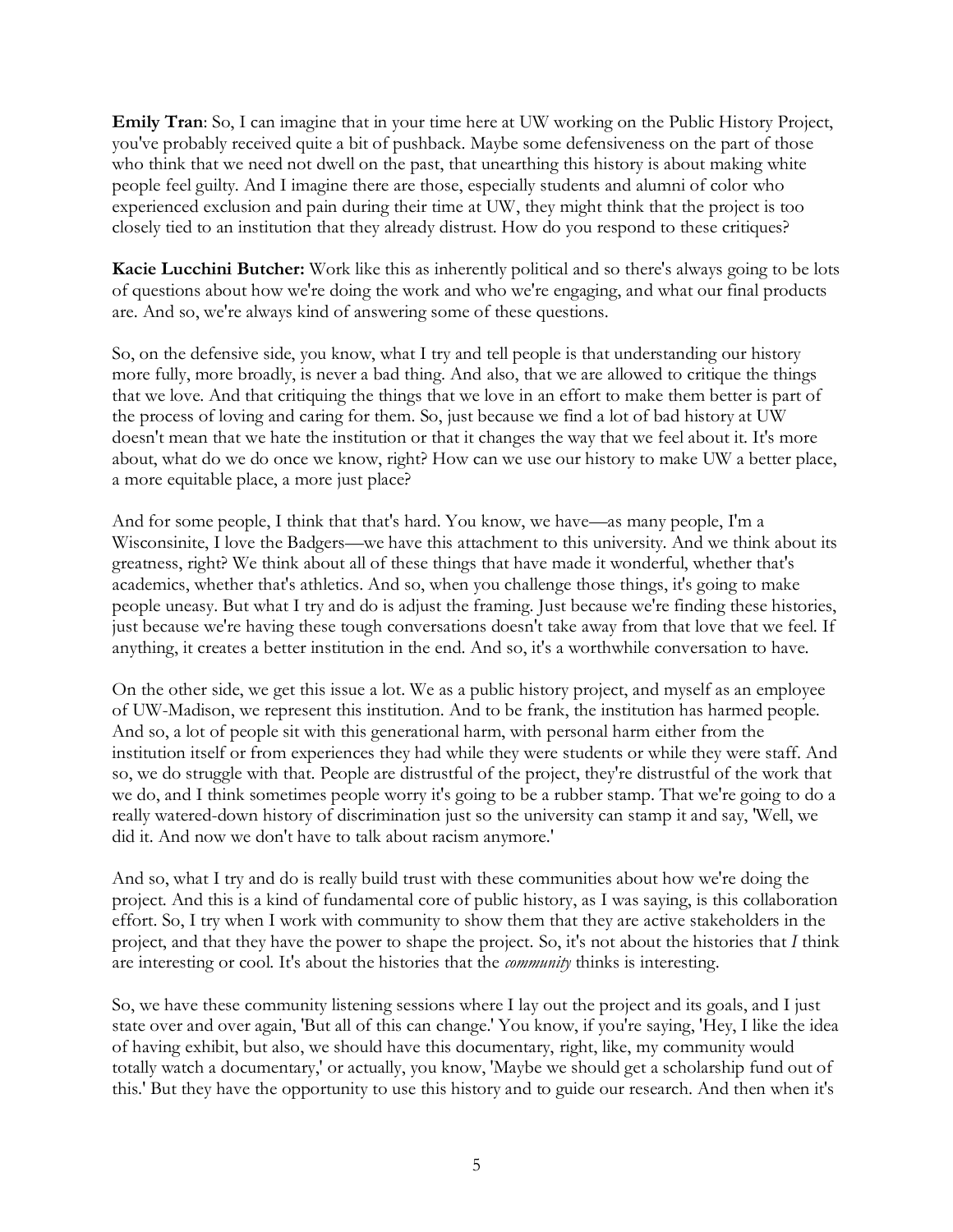over, we can all together shape what those final products are, and what some of the outcomes are that we want.

And so, in that sense, I really try and show that yes, I'm a part of the institution. But also, this is different. This isn't the institution coming and saying, 'This is the project. This is the outcome. Take it, give us your rubber stamp, or we're gonna rubber stamp as an institution.' It's really this community process. It's a give and a take where I view my position really as a service position to these communities and to these people. I have a skill set, and that skill set is public history, so let me serve you in making sure that this history serves your interests, serves your needs as you fight for justice.

**Emily Tran**: On the Public History Project's website, you write, "The broad intent of the project is to build a more inclusive university community through an honest reckoning with the institution's past." Let's talk a little more about that. What does it mean to reckon with the past? And how does the public history project fit into the process of reckoning about the past and present of racism and other forms of exclusion at UW-Madison?

**Kacie Lucchini Butcher:** Yeah, I think reckoning, as you know, it says on our website, is really at the center of this project, and it's one of those words and one of those processes that's really hard to nail down for people. I always tell people though that I think it's important to note, that doing history work, like doing all this, doing the research and presenting it, is not a reckoning in and of itself. Displaying a racist history does not dispel racism. And so, for me, this project and the research we're doing is the first step in the reckoning.

We, as a community, need to understand the history of racism and discrimination, what has happened, the scale of what has happened, the ways that it functions and how it's embedded into our community, so that we can truly begin the work of reckoning.

And so, if you look up the dictionary definition of reckoning—I often bring this up in presentations and in conversations—there's three kind of different definitions and two of them deal with really taking scale and really taking account for what has happened. And so, we're kind of in that process.

The next stage is figuring out what's the cost, right? Or what do we do about it? And so, I think that that is where the true reckoning work will happen in this project. It's about what do we do once we know this racist history? How do we begin to change our institution? And how do we really begin to build the equitable university that we want to be?

And you know, the process is going to look different for different people. I think that's another important thing is, the educational piece will be the first piece, but the action items are going to look different for different individuals, different departments, different units. Everybody is going to have to have this kind of reflective practice of, 'Okay, now that I know this, what do I want to change in my realm, in my sphere of influence?'

I would also add that I think reckoning is an active process. It's something that continues. It's not something where, well, you know, we're going to reckon for a year, and then we're going to be done, and then all the problems will be solved. We need to constantly be reckoning. We need to always be understanding our history, how it's affecting our present, and what we're gonna keep changing, right, and keep adjusting. Many of the things that come out of this project—things that we realize we need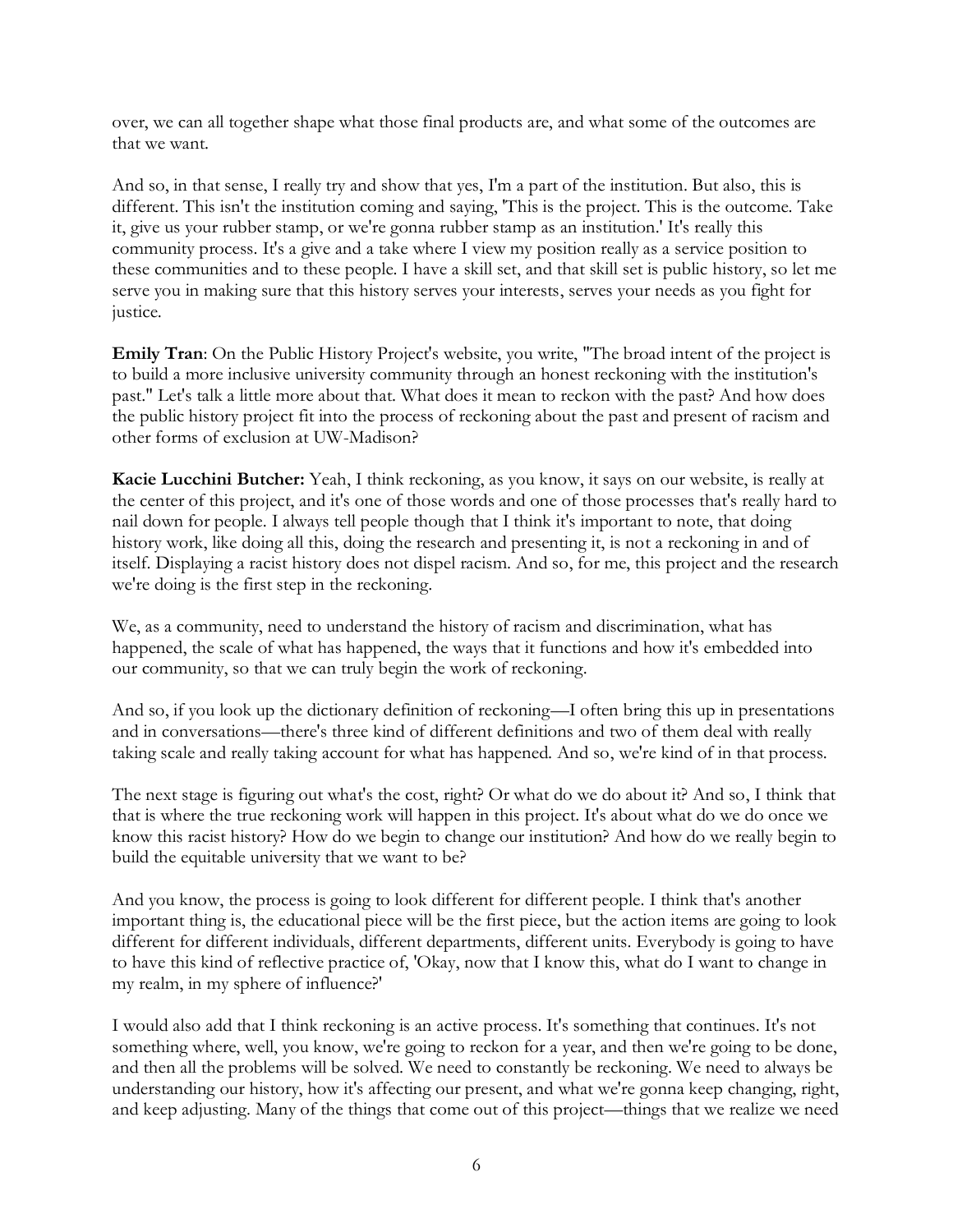to change, or we want to alter—we kind of have to watch those things. Like, if we make these changes, do these policy changes work? Do they actually give us the outcomes that we desire?

And so, reckoning is this continual and active process where we're trying new things, we're being reflective about how they're working and if they're working, and then we're changing and understanding new ways that we can begin to build this equitable future that we're working towards.

**Emily Tran**: Let's dig in a bit into that first step of this process of reckoning, which is understanding what has happened in the past, which is sort of the task of the Public History Project. In your research so far, what are some of the themes that you and your student researchers have noticed in the history of discrimination and resistance at UW?

**Kacie Lucchini Butcher:** We've been doing research for a year now so we're finally getting to the point where I feel like I can speak to themes and so that's really, really exciting for us. Because when I first started here, I was like, 'Wow, this is a monumental task and I hope we can find the histories that we're seeking to find.' And what I can report is that we've found so much. There is such a rich historical record for what is going on at UW, particularly in the 20th century.

One of the major themes that has come out to me is that discrimination and racism are just a constant at the university. And so, every year, there is some kind of issue going on around discrimination, and it's students and it's administrators and it's alumni really trying to figure out: what is happening at the university? How is discrimination playing out? And where can we fix it? And where do we want to fix it? And if we don't want to fix it, how are we going to make sure that people don't know? Just quite frankly.

So, I think one of the clearest examples of that is housing discrimination. So, prior to there being a University Housing Bureau, the University Housing would put out a list of approved landlords that students could live at, because the university didn't have a robust dorm system. And those people were private landlords, and so they had the right to discriminate against students. So, they could say, 'I don't, I don't want a Black student living here.'

Well, that obviously posed problems for the university students, particularly students of color—who either were from Wisconsin or were international students—when they tried to find housing in Madison. And students rang the alarm bells right away. And they said, you know, 'We know this problem is going on, and we want you to do something about it.'

But the administration really struggled to figure out, what is our intervention here? We can't tell private landlords what to do. But at the same time, we have an anti-discrimination policy at UW that we need to uphold. So how do we work within that system? And then you have, you know, state legislators who are getting involved and saying, 'Hey, we heard you're all discriminating. And you can't do that.'

So, you get this mix of: How do we fix this problem? Do we want to fix this problem? Or do we just want students to stop, you know, banging down our doors? And so, it's this really rich kind of interesting display of how these processes get mediated out.

But across the history, there's just this really kind of current through line, that discrimination is happening all the time, it's happening at different levels, and lots of people are participating in it.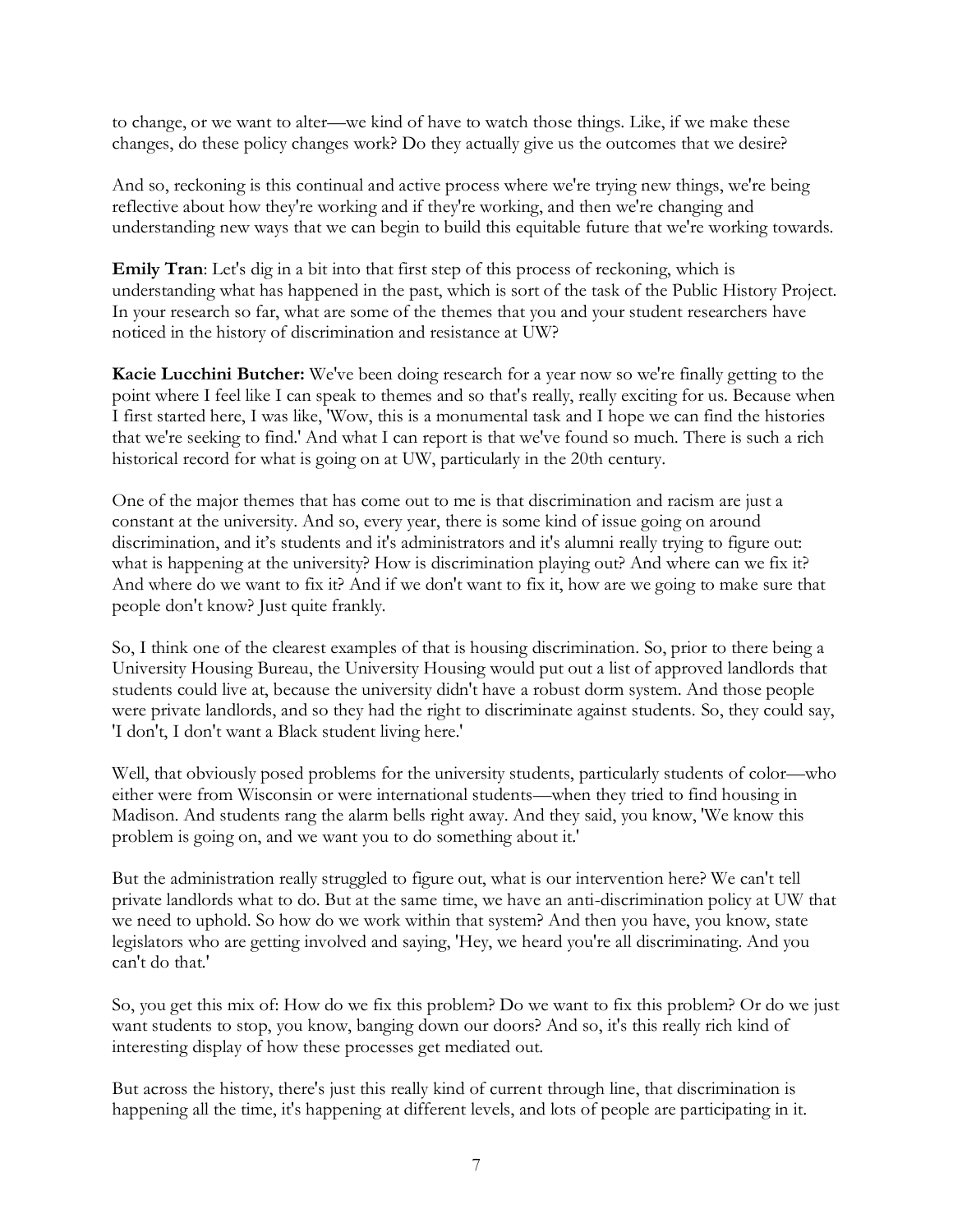And at the same time, lots of people are fighting back against it. From about 1947 until, like, 1968, students, every single year, are pushing the housing discrimination issue really hard. They're meeting with administrators, they're signing petitions, they're putting articles into the *Daily Cardinal* discussing the issues. Like, they will not give up until housing discrimination is eliminated. And so even when you see discrimination, you also see this current of real organization on the part of students or alumni to say, 'Hey, we don't want this in our community, and we're gonna fight back against it every time.'

And so, I think, you know, some of the broad themes are that discrimination is happening, but we also really get to see these organizational issues, right? Where does our desire to be a better culture as students or to be a better university, where does that run up against our administrative limits and our state legislature limits and our funding limits? So, you get to see not only the cultural aspects of discrimination, but the structural institutional aspects of discrimination and how those often are the biggest barriers to change.

**Emily Tran:** So, if we understand racism as prejudice plus power, historically, who has wielded the power to discriminate in the history of UW-Madison? Is it sort of always top-down from administrators to students, professors against students?

**Kacie Lucchini Butcher:** No, actually. That's the most shocking discovery, I think, about this. The misconception is that the university, the administration, as a body, as leadership, has the most power. And let me be clear, the administration does discriminate, right? They make policies that, whether they intend to or not, the impact of those policies is discrimination.

But what you're actually seeing is, in the kind of social cultural realm of UW, discrimination is happening all the time. So, you have administrators discriminating down, but you also have students discriminating against their fellow students, you have students discriminating against professors and professors discriminating against students, professors against leadership. You have, you know, all these outside bodies in Madison as a community coming into the mix. So, you have the Madison Police Department, you have the state legislature, you have local businesses, landlords. You have discrimination happening all around and by lots of people with different levels of power. And that was one of the most surprising takeaways is that you really see it all the time.

I think what you do see is that there is your run-of-the-mill daily social discrimination, right? So, students discriminating against students. And then there's clearly structural discrimination issues that come out of policy, and that come out of administrative policy of the institution. And those are different subsets of power, I would say.

So, like those administrative discriminatory policies—like I said, they may not be intended for discrimination, but the impact is that they are—those are the ones where you really see power butt up against students who want change. Because the students come in and say, 'Hey, we don't want housing discrimination anymore.' And the university says, 'Well, we would make a policy, but we don't think it would work,' or, 'We don't want to,' or, 'I don't know, we don't want to make landlords mad.' And you see them just take a firm stance to not do anything, even though students are kind of clamoring for it.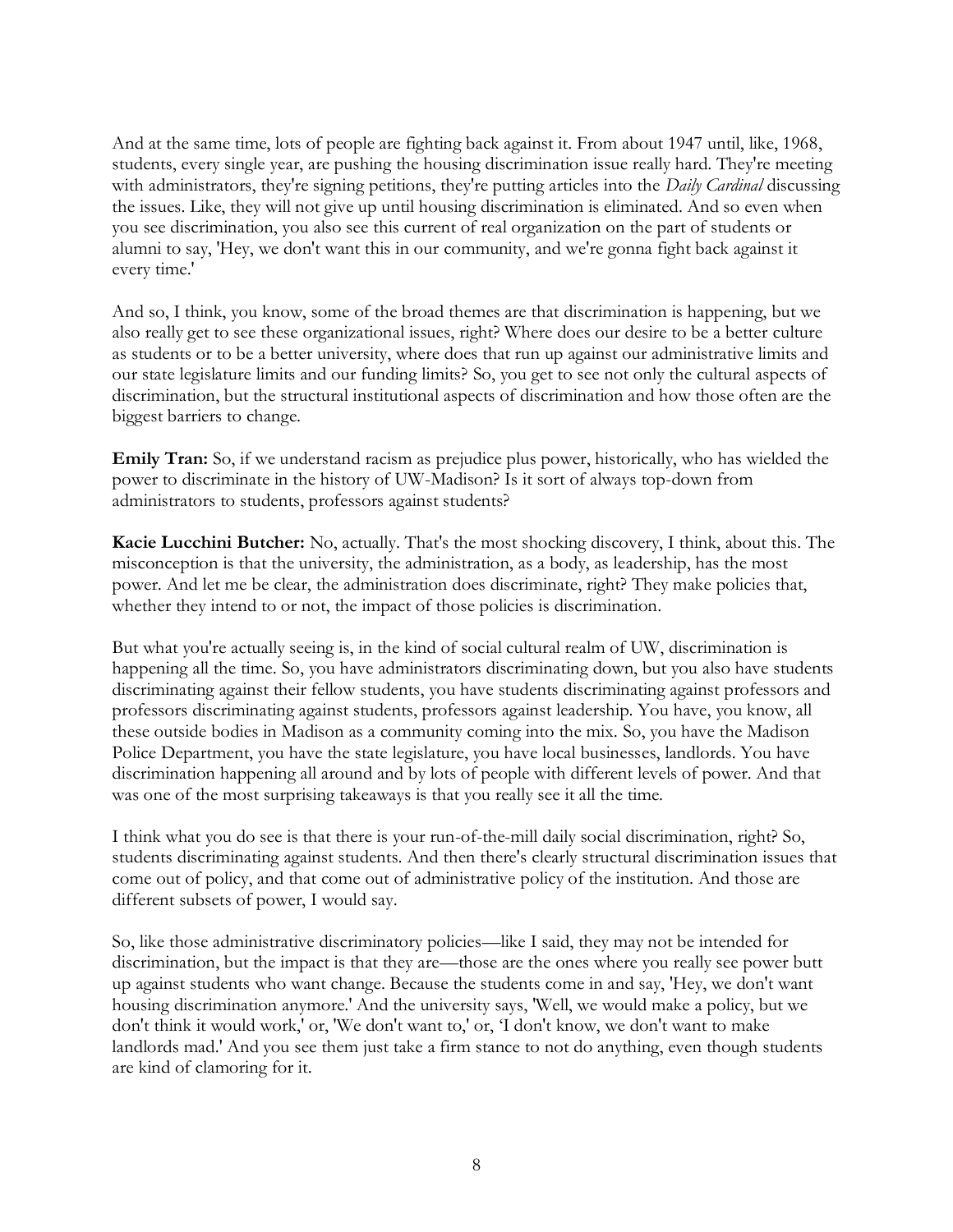And in this period, especially with housing discrimination, I think it's interesting that students are saying, 'Hey, we really want you to handle housing discrimination.' And one of the arguments from the university is, well, 'We can confront landlords and tell them, we don't want them to discriminate, but they're going to come back and say, 'Why don't you clean up your own house first?' And we know that students discriminate against other students. And so maybe you all need to focus on ridding discrimination culturally and socially, in the student body before we confront these structural systems, you know, like homeownership.'

And so, they actually use students discriminating against each other as an excuse to not make structural change, which I think is interesting way to use that power and to wield that power. Because, yeah, you know, students should probably clean up their own house first, but to use it as an excuse to not do administrative policy changes was really interesting to me.

**Emily Tran:** Wow, I am astounded. In addition to this sort of like shifting responsibility to students, have you seen other patterns in the way that UW has responded to incidents of racism and discrimination on campus that are brought to their attention by student activists? Are there common excuses to not do something?

**Kacie Lucchini Butcher:** It's so interesting because the more things change, the more they stay the same, right, is kind of the old adage, or like, history repeats itself. And what you see is a couple different kind of main themes.

So, you have what I just said, right, where it's, you know, 'Clean up your own house. Students discriminate against students, so why don't you work on that first, and then we'll work on these big structural issues.'

But also, in like the 80s and 90s, when you start seeing these, kind of, really publicized racist incidents on campus—so for example, in the, you know, mid- to late-80s, there were a string of very racist fraternity parties. And they got a lot of publicity, including, like, ending up in the *New York Times*. And what you see the university saying is, 'Well, these students have the right to free speech. So, they have the right to have these racist parties, and there's nothing we can do.' They condemn them and no uncertain terms. They say, 'This isn't the university we want, or we don't believe in these actions.' But they say, 'We're really limited by the First Amendment and they have free speech. And so, there's nothing we can do.'

And people push back on that right away, right? Like, the Law School is like, 'Well, I don't know if that's how we should read the First Amendment.' But that's their initial thought is, okay, we have the First Amendment.

Another thing you see is, again, this kind of juxtaposition of the administration running up against larger institutional structures like state law, like federal law. So, often students will come and say, 'Hey, we want this change.' For example, in the 1990s, the ROTC had a discriminatory policy against gays and lesbians. And the student body said, 'We shouldn't have the ROTC on campus then because they go against our anti-discrimination policy that we have.'

And the university comes back and says, 'Well, because of the Morrill Act, we have to have military training on campus. And so, if we get rid of the ROTC, we could lose federal funding.'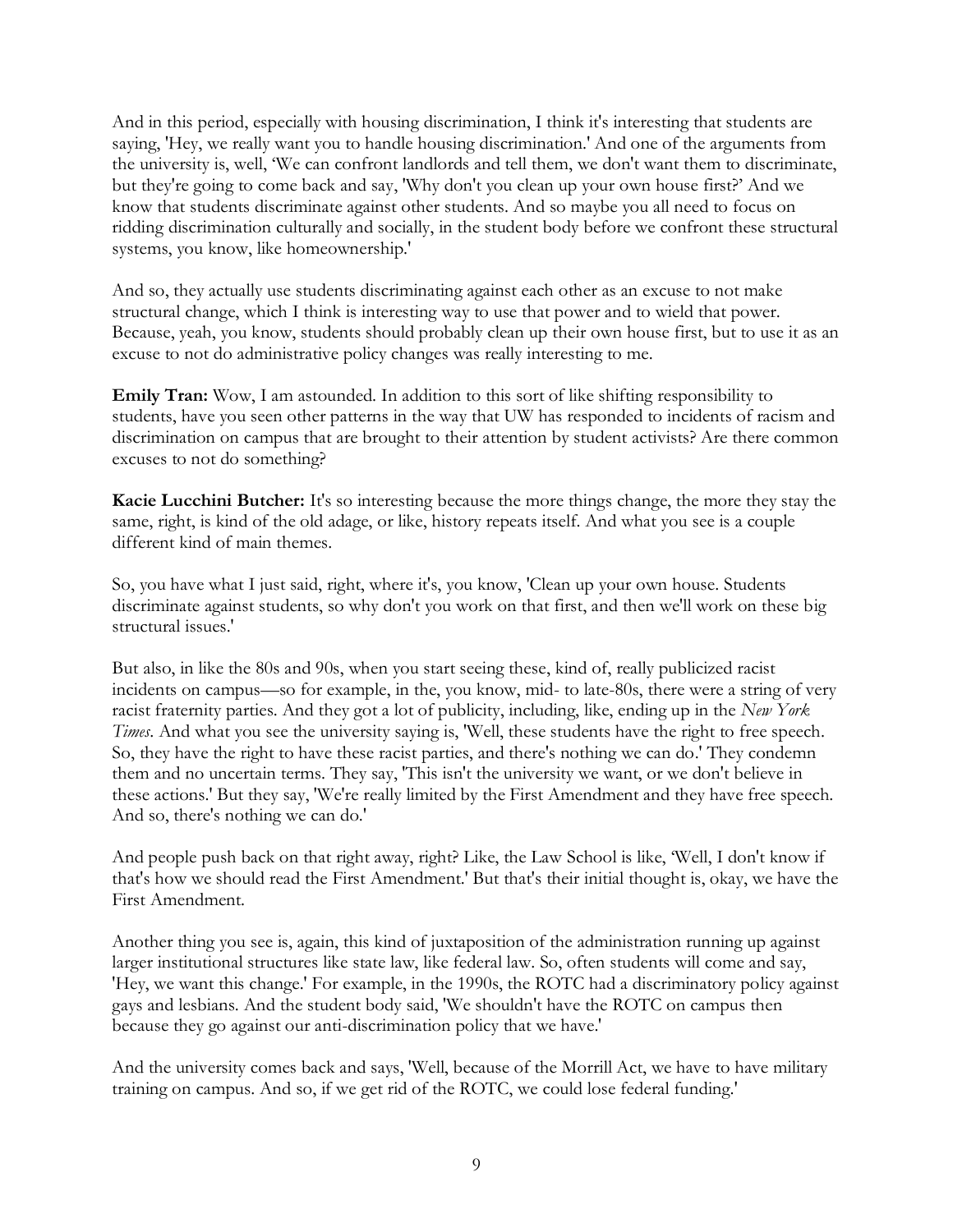Now, possibly, yes. But there was no proof that the federal government would have come after them and would have taken away this funding. But they use that threat of federal law as a way to not have to make this change on campus.

And they do that in other instances as well, you know, that's clearly using the Constitution and saying, 'Well, it's a First Amendment issue.' That's a federal guideline. And so, they say, 'Well, we actually can't do that.' And so they use not only these, like social and cultural mechanisms to stop change, but they also, you know, lean on, 'Well, there's nothing we can do cause it's federal law,' or, 'Actually, state law prohibits us from, you know, making change in that way.'

And then I think there's kind of this, this general run-of-the-mill attitude that you can't policy change your way out of discrimination, which, on the front end, I truly believe right? You can make as many laws and policies that say, 'Racism is illegal.' But that's not going to change racist beliefs or attitudes.

But I think the problem when administrators say that to students is they say, 'Well, listen. We could make 100 policy changes, but students would still be racist.' The problem is that students see that as inaction. And they want something to show that the university is dedicated to making this change and is dedicated to at least trying. And so, oftentimes, you know, I think it's really disheartening for students to see that kind of lack of response, and that lack of urgency, when students are saying, 'Hey, like, we are miserable right now, like, we're struggling to find housing, or we're struggling in our classes, or we're struggling socially,' to hear, 'Well, you know, policy change won't help.' And many students think, 'Well, hey, that's at least something you could do, and you're not doing it.'

So, I think those are kind of like the broad issues. And then of course, you just have these specific incidents that really highlight how, you know, change runs up against power.

**Emily Tran:** So, I know that oral history is a really large part of the Public History Project. You've hired undergraduate and graduate student researchers to record oral histories with alumni, for instance. Why are oral histories so key to the project?

**Kacie Lucchini Butcher:** Yeah, so I'm very proud to announce that we've done over 100 oral histories this year, which is great. I think there's a couple reasons why oral history is very powerful.

So, first of all, unsurprising to any historians who are listening, the archive is not an endless source of knowledge. I think, you know, when I talk to students, they assume, 'Hey, if there's an answer, it's in the archive, like the archive has to have something.' And often what you find is the archive doesn't have what you need, and you have to think about different ways to get at that history.

Particularly for the histories that we're uncovering—histories that center the voices of people of color—those narratives are missing from the archive. And so, there's no way to go get those back, right? We don't have the documentation we need to tell these histories.

And so, oral history is a great intervention to make up for these archival gaps. It not only fills in the blanks of things that the archive doesn't have, but it also allows us to actually get the voices of people of color. Because you know, for example, in the 1950s, there's many housing discrimination incidents where people were turned away from housing or were kicked out of housing for being an interracial relationship.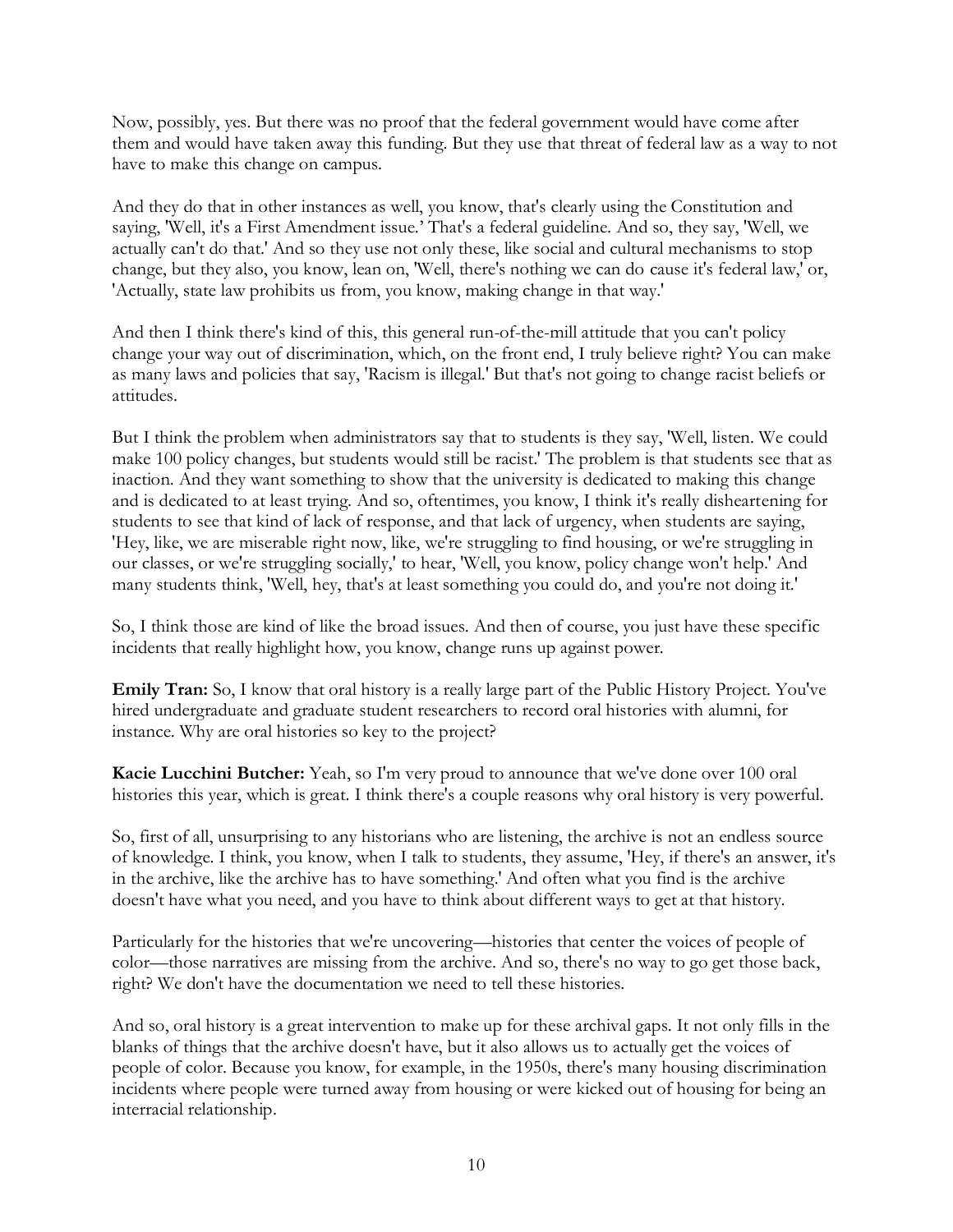And we don't have the voices of those people. The newspaper articles don't say, 'Hey, how did it feel to be kicked out of your house because you're Black?' or, 'How did it feel to be kicked out because you brought a Black man home with you on a date?' And so, we've lost that and many of those people aren't with us anymore.

But we *can* start to rectify that situation by interviewing people who are still with us. And so, when we do these oral histories, part of it as a fact-finding mission to say, 'Hey, let's build back some of the archival knowledge base that's missing.' And the other part of it is, 'What was your experience of these incidents? How did you feel being discriminated against and how did that shape your experiences for the rest of your life and so it works on two fronts in that way.

I also think, as far as like a strategy for how you do work that deals with racism and discrimination, we, as human beings, like hearing other people's stories. There is a real power to empathy and to understanding other people's perspectives. And individual experiences get at that in a way that the history just couldn't possibly illuminate. Even if you have 100 newspaper articles about a racist incident, it's not as powerful as hearing about how it felt in the moment, hearing about the person who was the victim, hearing about how students felt at the moment.

And so, I think the, you know, broader kind of power of oral history besides just making sure that we're documenting experiences and feelings, is that it allows people to really empathize with those in the past and to say, 'Wow, like that must have been a terrible experience' and it opens up that conversation in a way that I think is a little less threatening than a historian coming in, you know, capital H historian coming in and saying, 'Here are the facts, here's the racism and here's how you should feel about it.'

Instead, it's this really human interaction of listening to someone else's story, empathizing with their experience, and then really starting to understand how experiences like that can really damage people and can hold trauma for people.

**Emily Tran:** So, in the oral histories that you've recorded so far, have you found any evidence of a deeply ingrained collective memory or historical memory of racist incidents or of anti-racist activism? But which I mean, like, are there certain events that a lot of people recall?

**Kacie Lucchini Butcher:** Yes. That was one of the most interesting parts about this. So, I've done oral histories about certain, you know, moments in history, so everybody has this kind of collective memory of it. But at UW, we interview lots of different people who were here for lots of different years and who have lots of different connections to the university.

But one period that really sticks out is this mid- to late 1980s. So, we talked to people who were students at the time who were on campus, but we've also talked to people who weren't students in the mid- to late 80s, but who were here maybe in the early 90s or in the early 2000s. And they know about these incidents in the 80s. So, it kind of became this, like, passing down the line of 'Hey, don't you remember that this happened?'

So, a lot of those incidents that I talked about earlier are these racist parties that are going on on Langdon Street. And they just have this deeply ingrained memory for people not only in what the parties were about—so one of the parties was a slave auction party where fraternity brothers dressed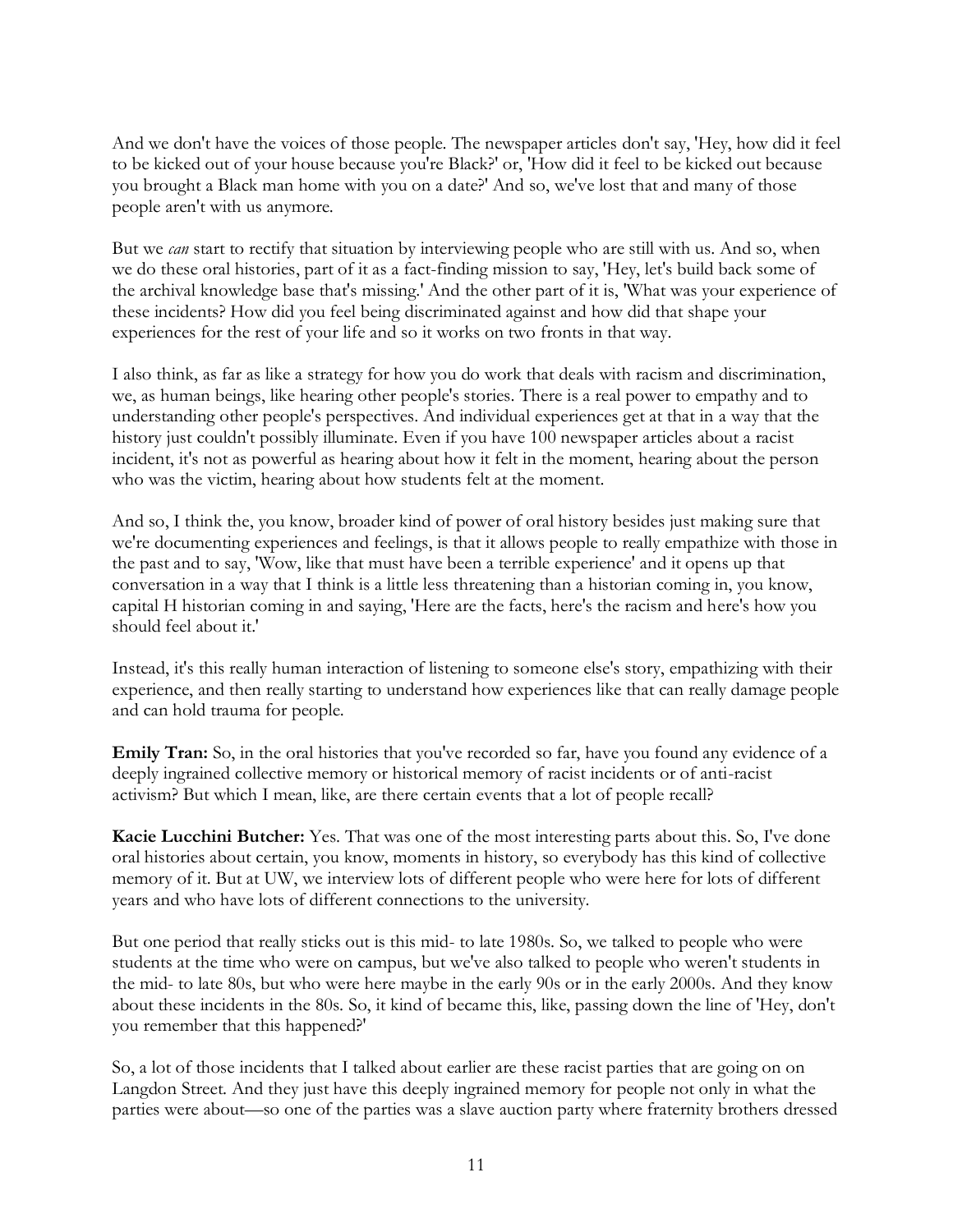up in blackface and then they sold their services to other people. That party really sticks out for people, not only in, they wore blackface, they were selling, you know, their fraternity brothers, but also in the effect of it, which is that students kind of use that incident as like, 'We're not doing this anymore and we're really going to take a stand.'

So, you see after that party, this huge wave of activism where students are saying, 'How are we actually going to be an anti-racist university? How are we actually going to make structural change? Because these parties are happening every year and to be quite frank, we're sick of it. Like we're not going to take it anymore. We're not going to do it.' And so, you really see this movement of students saying, 'Let's make some real change on campus. Otherwise, you know, what's going to happen to all of us and are we just gonna keep putting up with all of this?'

And what comes out of that is, first of all, UW-Madison's first diversity plan, that's called the Madison Plan in 1988. So that does spurn change. But also, this great kind of organizing mechanism that starts in the Multicultural Student Center, which started in 1988, as well, so you see not only an administrative policy change that works towards anti-discrimination, but you also see a system pop up, which is a gathering space for students of color to start making this organizational change themselves and to really start organizing and agitating for more change.

**Emily Tran**: As people were recalling these frat parties and the student organizing that resulted or that came out of a student's anger at these frat parties, did white alumni recall these incidents in a different way than students of color?

**Kacie Lucchini Butcher:** Yes, yeah. I think that's kind of like a natural output of this, right? So, when we talk to Black students who were there during the time, or even employees who were there during the time, they talk a lot about the emotional weight. So, you know, we talked to people who were either grad students or, like, administrators at the time, *and* they really recall just how devastated they felt for their Black students to have to see this dehumanization on such a scale, and to have to hear some of the arguments against why the university shouldn't have to do anything. So, it was first the dehumanization, and then second, the kind of apologizing or the inaction that created another layer of harm.

And then you have the students at the time who just remember feeling, you know, kind of devastated that another incident had happened, and also angry, just, 'Hey, I've been here for a couple years, and this keeps happening and nothing is changing. What are we actually going to do to make this place better for me and for my friends and for people who come after me?' And so, I think that you see that kind of like harm and the real emotional weight. And clearly, we're interviewing them in 2019 and in 2020, and they remember this. So, this isn't something that they kind of just, 'Oh, I forgot about this.'

We contacted a lot of these people because they came to us first and said, 'Hey, I have some information for you about the late 1980s, and I'd love to talk to you about it.' So they haven't forgotten these incidents. They really have staying power, not only in their memory, but I think in, in the emotional weight of what it's been to carry around these histories and how it's affected their relationship to the institution, right, because it has affected how they think about UW and what their connection is to this place.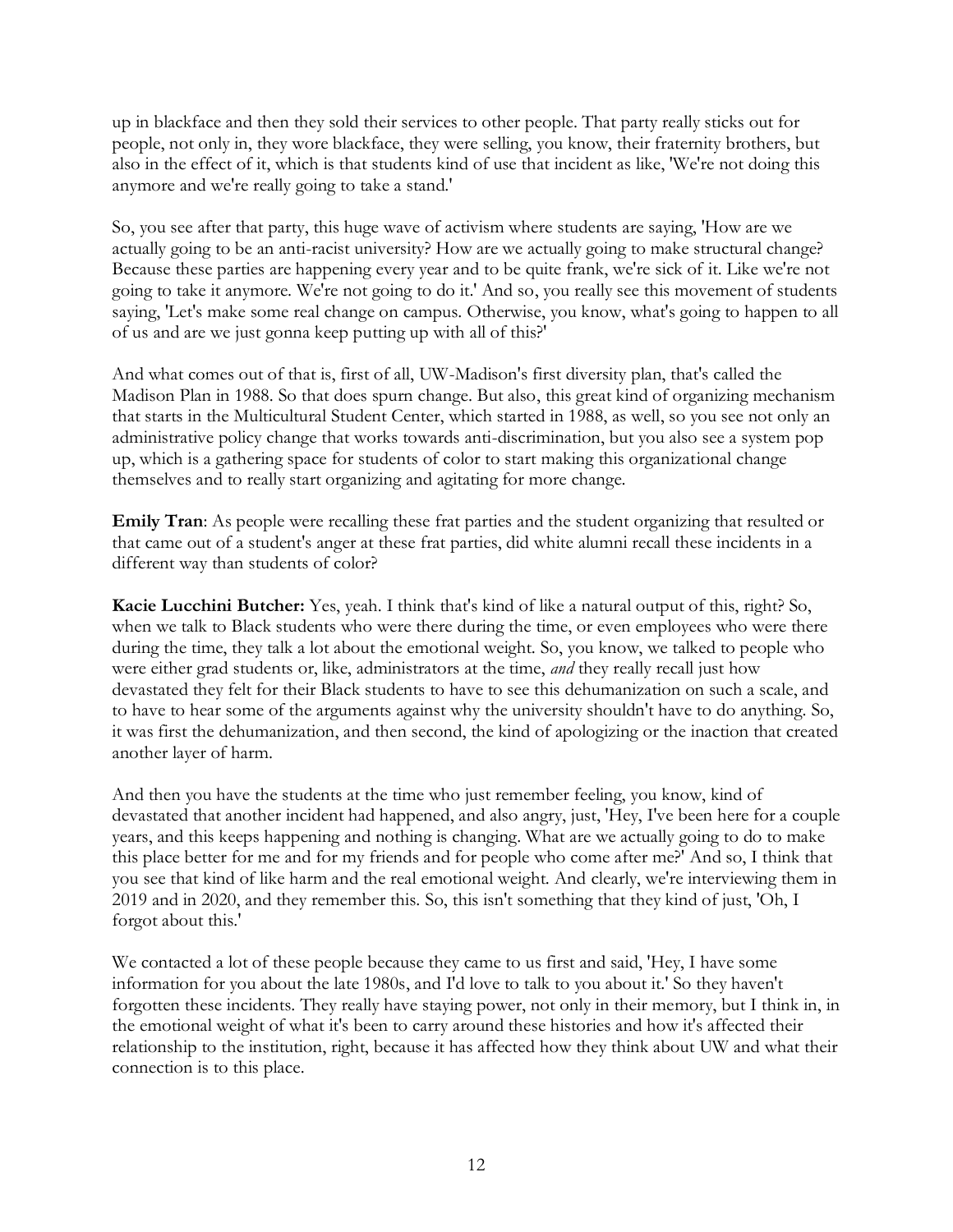And on the other side, from white students, you know, it depends on who you talk to. Some people, this really started them on a different path to understanding their own inherent racism, and to understanding maybe how they had been feeding into these systems even unknowingly. But at the same time, a lot of them didn't have that same emotional response. So, they give us a lot of details about the party or what people were saying about the party. They give us a lot of details about the protest and about going to organizing meetings, and about hearing you know what the Wisconsin Student Association was doing about it. But they don't have that same emotional connection to it, they don't talk about the dehumanization, they don't talk about the trauma. It's really just this kind of a memory of the time period because it was so central in the conversations about what was going on at UW and it was so central to student life.

And so, they're very different experiences and they're both useful, right, because they give us different sides of the story, but they definitely have a different emotional weight.

**Emily Tran:** So, once we've built a shared knowledge of this past once we've sort of checked off that first step in the process of reckoning, what does the second step look like, which is what you described as the actual work of reckoning? How do we as students, teachers, staff, alumni community members, how do we enact historical justice and repair the harms and trauma of the past?

**Kacie Lucchini Butcher:** Yeah, I think there's going to be this period between, 'Okay, here's the history and we know it,' and then, 'Here's the action,' where I think people will need to really sit with the emotional weight of all this history. And I think that's going to hit people really differently, because the emotional response and that immediate emotional phase is not the time to try and make change. It's instead, I think, it's the time to really reflect on like, why this all happened and what is our complicity in all of it, and how are we maybe perpetuating these systems today when we don't mean to or that's not our goal.

But after that I think we are going to, like you said, we're looking to enact historical forms of justice. So, this gets to me to the question of why do we do history, why do I do public history? And it's because hopefully we can make change. There are hopefully lessons in the past. The famous saying: if you don't know your history, you're doomed to repeat it. And I'm hoping that we can use this project and our research as a way to really break these kinds of repetitions that are going on.

And to say, 'Hey, listen. We have all these diversity policies from 1988 to now and we're not seeing the changes that we want to see.' So maybe we should totally re-alter how we do these plans, because we can look at the historical plans and say, 'They're not serving us and we're seeing that they're not serving us. So, let's make sure that we don't use those same policies anymore.'

And I think that that will happen on many layers besides administrative policy, but my goal and my hope is that we can look at the history and there will be very critical lessons in there for us about how we've operated as a university, how we've operated as a student body, how we've operated as, you know, Madison community members, and how we can begin to really disrupt and interrupt these repetitions that keep happening.

That's another clear take away for me in the research is that many of the conversations going on in history, we're still having. And so, I hope that we can use the history as a way to enlighten and to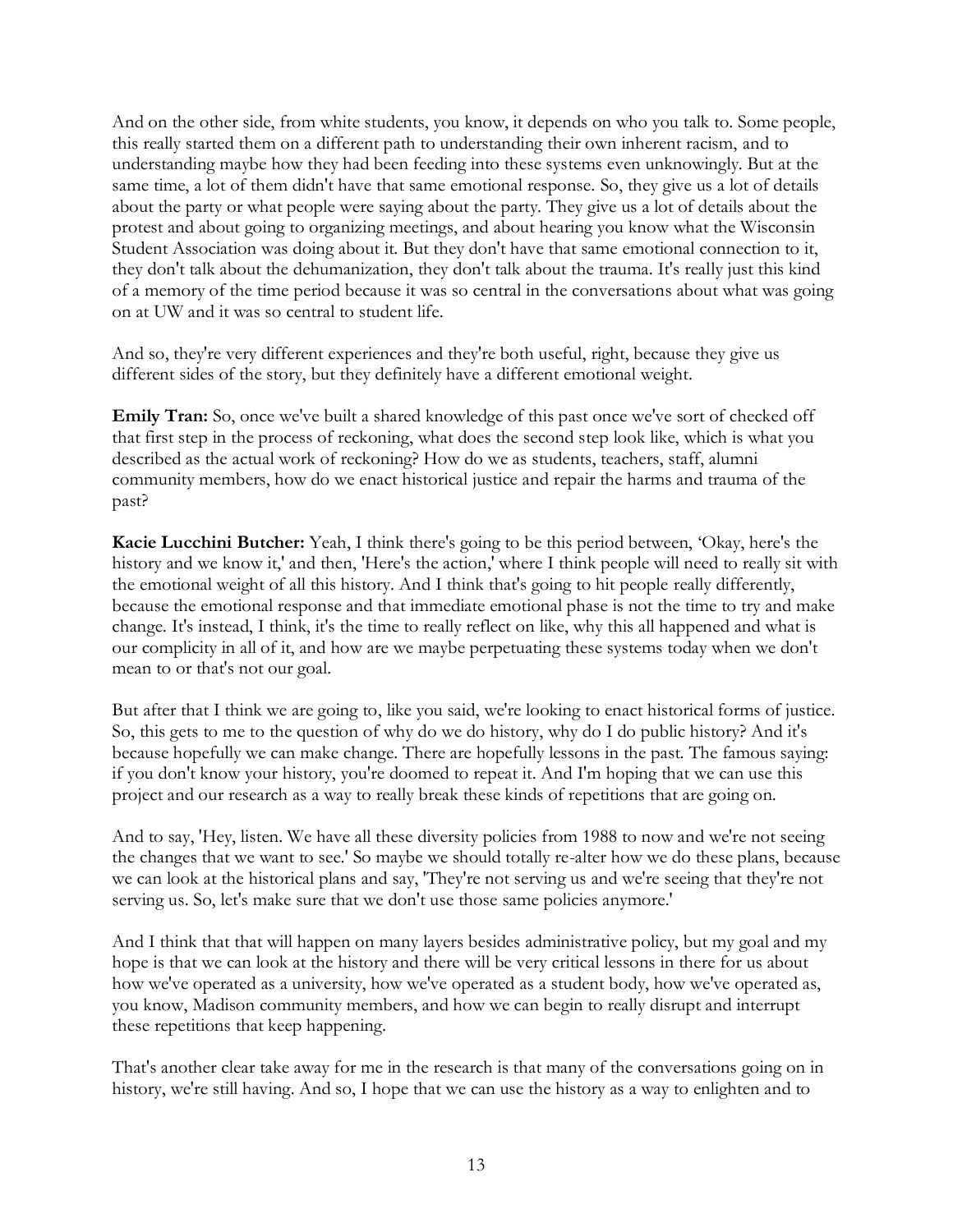really shine a light on the ways that these systems keep repeating, so that we can begin to disrupt them.

**Emily Tran**: And do you think that, based on the research that you've done, do you think this task of reckoning is something that can be accomplished primarily through university policy changes or is there sort of another dimension to making UW the kind of place that we want it to be?

**Kacie Lucchini Butcher:** As I said earlier, I think that, you know, the administration historically has used social and cultural systems as a way to kind of block change because they say, 'Hey, you know, we can we can policy change all you want but that's not going to change people's viewpoints.' And I agree with them to a point. I think that policy change is going to be a key aspect of figuring out our history and how we're kind of responsible to it and how we reckon with it.

But that can't be the only thing, right? There's no way we're going to legislate or make new policies and get ourselves out of racism. I think that that is only one piece of the kind of puzzle.

The other part and the part I think that's harder to get at is how we create social and cultural change at UW. We have a lot of students, and we have a lot of students who are at different parts in this journey of anti-racism work, and we need to serve and meet all of those students where they're at. And that is a big task for the project but it is our responsibility to do that.

And I think the social cultural aspects of racism are what continues at UW more than even policy change. It's the kinds of things that I think—microaggressions for example—so small, and yet so damaging to students' experience of this place. And they're normally just these kind of side comments that people don't see as harmful, but people say things all the time that they mean in good faith. So, for example, they might give a compliment on someone's language or on the way that someone writes. They might give a compliment on somebody's hair or their way of dress. And it's kind of like a backhanded compliment because it often has something to do with the way that they understand this person's racial identity or their social identity. And it's meant to be something nice, right, or it's meant to be, like, a fun conversation starter. And instead, how it's perceived is as derogatory and aggressive. And there's a long history of microaggressions here.

And so one of these outcomes may be, 'Hey, we really need to start thinking about how we confront microaggressions in the classroom, in our boardrooms,' but also 'How do we teach students what microaggressions are at the outset of when they become students so we have less students doing these microaggressions.'

So, I think that there's ways that we can use the history, hopefully in an effort to make some of the social and cultural change. But that's really the bigger challenge, right, is that we as a country and as a nation and as a culture are racist, and that doesn't stop at the boundaries of our university. Just because students, you know, step onto campus doesn't mean that they aren't still in a racist society, that they weren't still brought up in really racist systems and really racist culture. And so, it's going to be a constant struggle, I think, for the university to always be combating this social and cultural racism that's so, you know, persistent at UW.

**Emily Tran:** What kind of plans are in place to share the Public History Project's findings with the campus, and to engage students, faculty and staff in these tough conversations?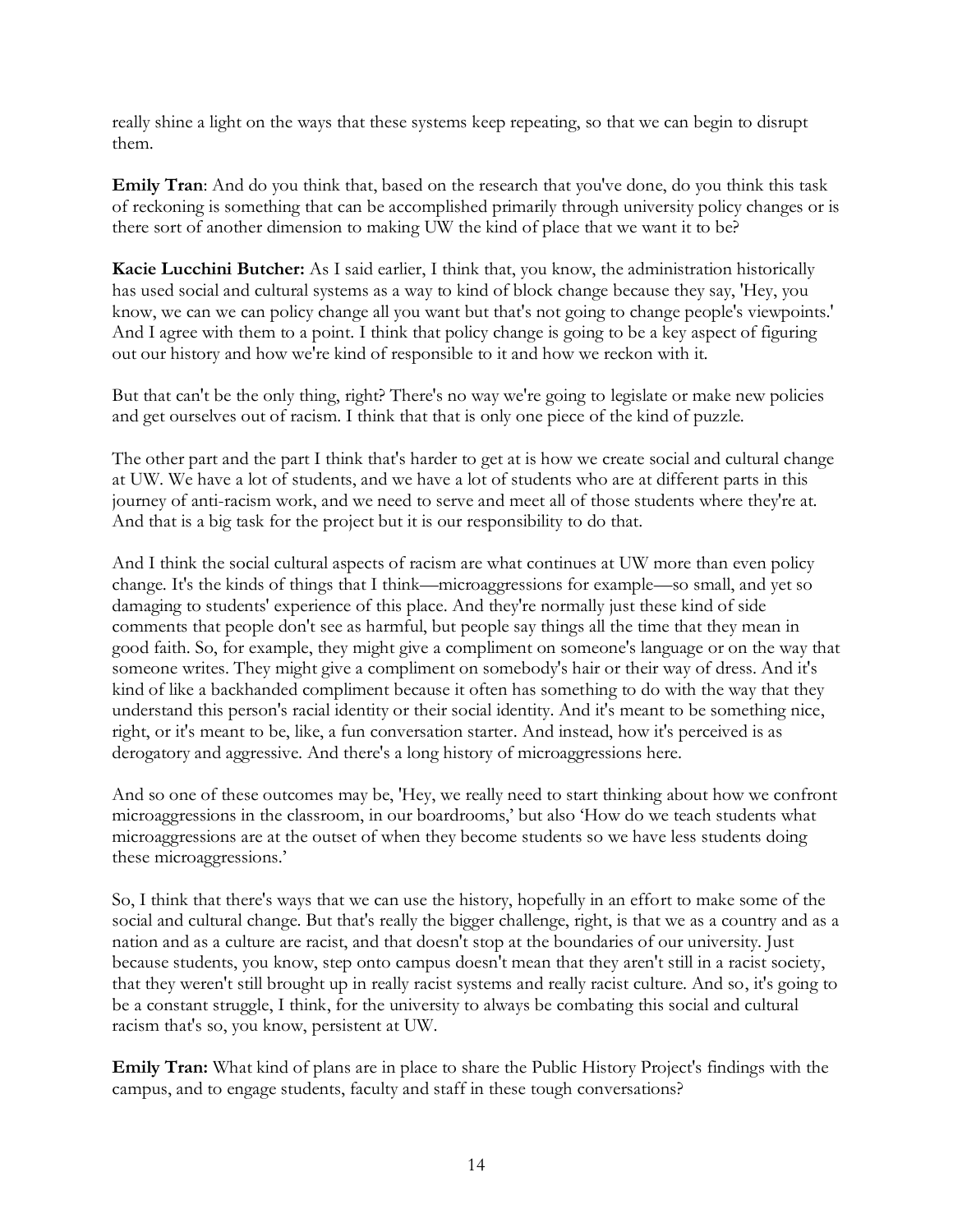**Kacie Lucchini Butcher:** So, we have a lot of outcomes and I'll preface like I tell all of our community members, these are flexible we don't have to do any of these. We're probably going to do some or most of these but we're also still figuring out with community members how they want this history to be shared.

But for right now our plan is to have a physical exhibit in the fall of 2022. So that will be a pretty traditional museum exhibit that people are used to seeing that will lay out these kinds of broad themes and some of the histories that we found.

Now, museum exhibits are of course limited in their size and scope and so we're also going to have a digital exhibit website. So, on the digital exhibit website people will get additional histories that we can't put in the physical exhibit, but they'll also have a chance to interact with our archival materials.

So, we're building an archival database of all the documents and photos and oral histories that we've uncovered and documented, so that people can interact with the archival materials themselves, which I think will be really powerful. And the website will serve as a kind of repository. Right now, if you want to figure out what's the racist history of UW, it's just scattered throughout so many documents and boxes and websites. It's really hard to get that kind of general picture and so this will be that place where people can start that process of uncovering.

We're also going to have a lecture series when the exhibit's on so that we can kind of work through some of these deeper issues that underlie these. So, we're hoping to bring some national-level speakers but we're also really going to focus on local speakers because so much of this knowledge lives in the community.

We're also going to have a more academic product, a 10,000-word kind of report or document that lays out this history in a more academic way.

And then a key part of this as we are an educational institution is curricular materials. How do we get this history that we've uncovered into the curriculum and into the classroom? And so, we're hoping to create some kind of teacher toolkit so people from different departments will be able to make this history really real for students. I think for a lot of students, there's a common misconception that oh, well, racism happens over there, it happens in that community and it's not happening here, or it didn't happen here. And so often, showing them the history of this place really illuminates this conversation for them and brings it home and makes it personal. So, we're hoping that the curriculum can do that.

And then we have what we're just loosely calling right now our legacy of the project. And that's really nebulous right now. Like, it could really turn into a lot of things but it's this question of, once the work's done, right, once all these educational tools are out there, what comes next? How do we really make sure that this history and this project doesn't just fade into obscurity or get forgotten, or is something that, you know, people talk about and say, 'Oh yeah they did that project ten years ago but nothing's happened since,' right?

How do we make sure that the lessons that we've learned in this work really get embedded into the university culture and into university policymaking and really into the fabric of the university, so that we're constantly re-evaluating, so that we're constantly working towards building a more equitable university?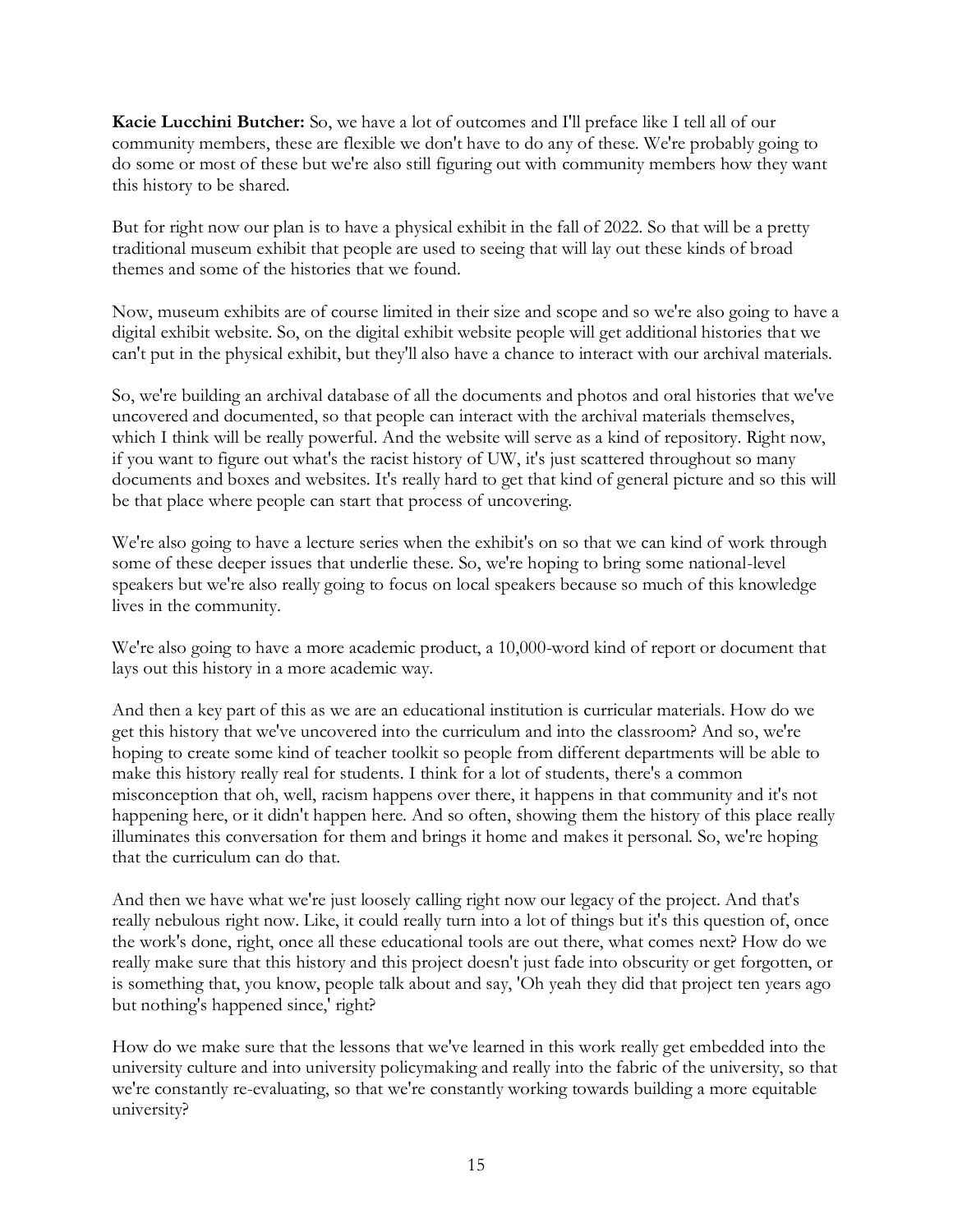**Emily Tran:** Right. Reckoning isn't something that happens in 2022 and then never again. It's not one and done.

#### **Kacie Lucchini Butcher:** Exactly.

**Emily Tran:** Okay. How can our listeners get involved in the Public History Project?

**Kacie Lucchini Butcher:** So, as I've talked about many times, we love community involvement and we want our community to feel empowered to help us shape this project and to participate in this project. So, there's a couple ways.

First of all, if you want to get involved, if you have a history from when you were at UW or since you've lived in the community or something, an issue that you think we just can't not cover, please reach out to us. We have an email address, [publichistoryproject@wisc.edu,](mailto:publichistoryproject@wisc.edu) and you can reach out to us and send us those tips. People you think should we should interview, people you think have been overlooked, like any information you think this project can't miss, we want to know about it.

You can also visit our blog. So, we have a website that talks about the project and has the original KKK report if you'd like to read it. But on our website, we also have a blog and that blog is where we share new history. So, we try and publish about a blog article a month, sometimes more. And these are blog articles that are written by graduate and undergraduate students that really unpack some of this history that they found. And so, we share that history all the time and we're hoping that people can kind of access it and begin processing this history in advance of the exhibit. And our website is [publichistoryproject.wisc.edu.](https://publichistoryproject.wisc.edu/)

And we also have an Instagram account. So our Instagram account promotes our blog but it also shares fun things that we find in the archive: weird things, photos, videos, oral histories, and so it's kind of the lighter side of our project, and also the more visual side of our project because we find a lot of cool stuff in the archives. So you can follow us on Instagram: *Quwpublichistoryproject*.

So, those are a couple ways, and we really hope you do engage because for us, the community is really central to this work.

**Emily Tran:** All right, I'll make sure we put those links in the show notes. You've already started publishing stories for students, alumni and activists to engage with as you just said. What is your hope in making this history, accessible to the broader community?

**Kacie Lucchini Butcher:** I think that making the history accessible is one of the kind of core goals. So, as I said, there's nowhere that you can get this history right now in one place. Some of it's written in some journal articles or mentioned, some of it's in newspaper articles, but there's no one place where you can kind of see the size and the scope and the scale, and also get a narrative, right, like what are we supposed to start taking away from this? Why, why does this research even matter, what's it teaching us? And so, I hope that our project does that.

And the reason that we've decided to release research early is because we, there's really no ownership for us over this. This isn't my history project, it's not my students' history project. This is our